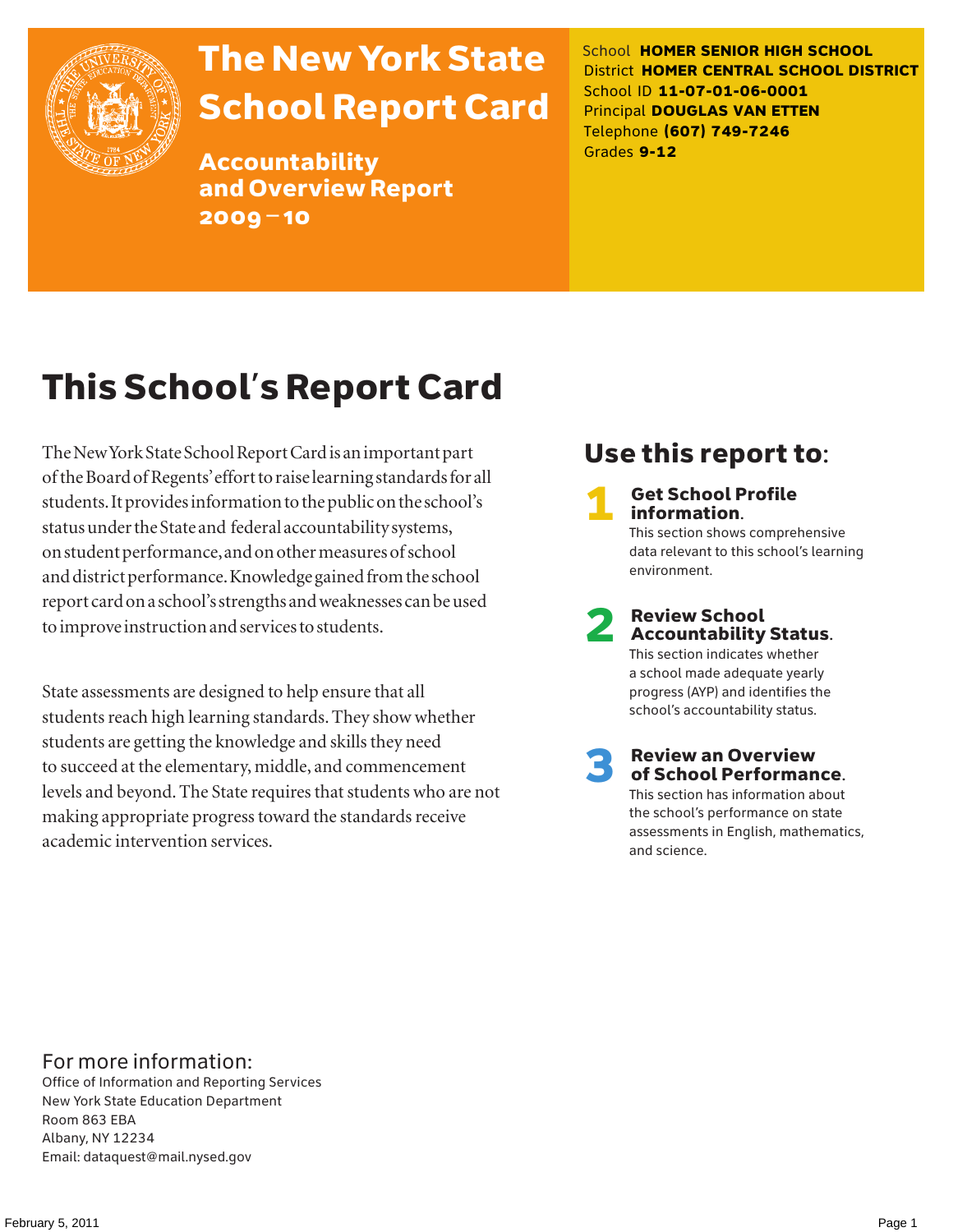School **HOMER SENIOR HIGH SCHOOL** District **HOMER CENTRAL SCHOOL DISTRICT** School ID **11-07-01-06-0001**

### School Profile

This section shows comprehensive data relevant to this school's learning environment, including information about enrollment, average class size, and teacher qualifications.

### Enrollment

|                            | $2007 - 08$ | 2008-09 | 2009-10 |
|----------------------------|-------------|---------|---------|
| Pre-K                      | 0           | 0       | 0       |
| Kindergarten               | 0           | 0       | 0       |
| Grade 1                    | 0           | 0       | 0       |
| Grade 2                    | 0           | 0       | 0       |
| Grade 3                    | 0           | 0       | 0       |
| Grade 4                    | 0           | 0       | 0       |
| Grade 5                    | 0           | 0       | 0       |
| Grade 6                    | 0           | 0       | 0       |
| <b>Ungraded Elementary</b> | $\Omega$    | 0       | 0       |
| Grade 7                    | 0           | 0       | 0       |
| Grade 8                    | 0           | 0       | 0       |
| Grade 9                    | 205         | 206     | 205     |
| Grade 10                   | 184         | 182     | 184     |
| Grade 11                   | 160         | 165     | 161     |
| Grade 12                   | 186         | 163     | 169     |
| <b>Ungraded Secondary</b>  | 0           | 0       | 0       |
| Total K-12                 | 735         | 716     | 719     |

### Average Class Size

|                      | $2007 - 08$ | $2008 - 09$ | $2009 - 10$ |
|----------------------|-------------|-------------|-------------|
| <b>Common Branch</b> |             |             |             |
| Grade 8              |             |             |             |
| English              |             |             |             |
| <b>Mathematics</b>   |             |             |             |
| Science              |             |             |             |
| Social Studies       |             |             |             |
| Grade 10             |             |             |             |
| English              | 17          | 20          | 20          |
| <b>Mathematics</b>   | 15          | 12          | 12          |
| Science              | 20          | 16          | 16          |
| Social Studies       | 17          | 15          | 15          |

### Enrollment Information

*Enrollment* counts are as of Basic Educational Data System (BEDS) day, which is typically the first Wednesday of October of the school year. Students who attend BOCES programs on a part-time basis are included in a school's enrollment. Students who attend BOCES on a full-time basis or who are placed full time by the district in an out-of-district placement are not included in a school's enrollment. Students classified by schools as "pre-first" are included in first grade counts.

### Average Class Size Information

*Average Class Size* is the total registration in specified classes divided by the number of those classes with registration. *Common Branch* refers to self-contained classes in Grades 1–6.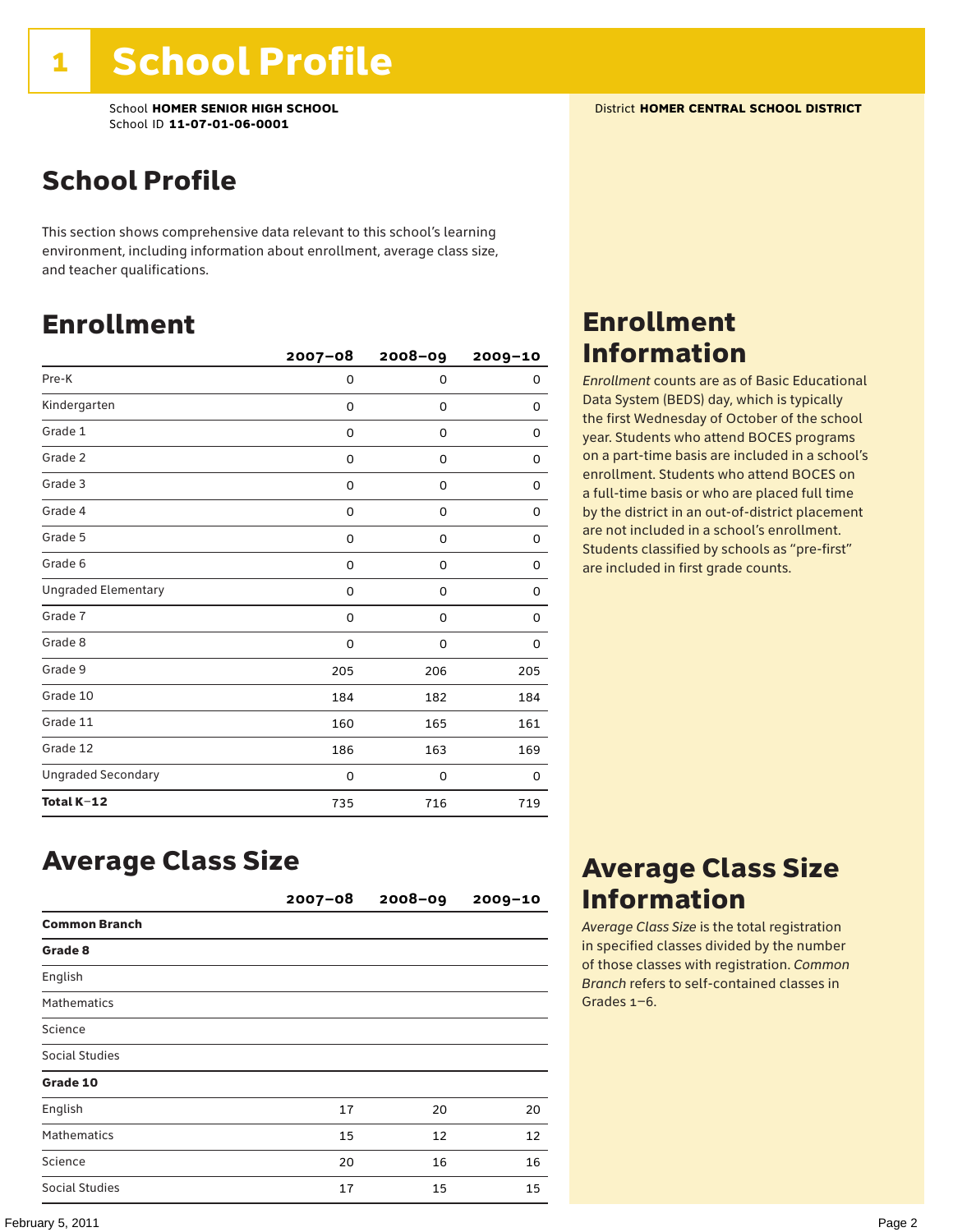### Demographic Factors

|                                                    | $2007 - 08$    |     | 2008-09 |     |     | $2009 - 10$ |
|----------------------------------------------------|----------------|-----|---------|-----|-----|-------------|
|                                                    | #              | %   | #       | %   | #   | %           |
| Eligible for Free Lunch                            | 98             | 13% | 101     | 14% | 106 | 15%         |
| Reduced-Price Lunch                                | 38             | 5%  | 50      | 7%  | 27  | 4%          |
| Student Stability*                                 |                | 99% |         | 98% |     | 93%         |
| Limited English Proficient                         | $\mathbf{1}$   | 0%  | 0       | 0%  | 0   | 0%          |
| <b>Racial/Ethnic Origin</b>                        |                |     |         |     |     |             |
| American Indian or Alaska Native                   | 0              | 0%  | 0       | 0%  | 0   | 0%          |
| <b>Black or African American</b>                   | $\overline{2}$ | 0%  | 5       | 1%  | 3   | 0%          |
| Hispanic or Latino                                 | 9              | 1%  | 7       | 1%  | 6   | 1%          |
| Asian or Native<br>Hawaiian/Other Pacific Islander | 6              | 1%  | 7       | 1%  | 7   | 1%          |
| White                                              | 718            | 98% | 697     | 97% | 703 | 98%         |
| Multiracial                                        | 0              | 0%  | 0       | 0%  | 0   | 0%          |

 \* Available only at the school level.

### Attendance and Suspensions

|                            |    | $2006 - 07$   |    | $2007 - 08$   |    | $2008 - 09$ |  |
|----------------------------|----|---------------|----|---------------|----|-------------|--|
|                            | #  | $\frac{0}{6}$ | #  | $\frac{0}{6}$ | #  | $\%$        |  |
| Annual Attendance Rate     |    | 95%<br>94%    |    |               |    | 94%         |  |
| <b>Student Suspensions</b> | 72 | 10%           | 95 | 13%           | 86 | 12%         |  |

### Demographic Factors Information

*Eligible for Free Lunch* and *Reduced*-*Price Lunch* percentages are determined by dividing the number of approved lunch applicants by the Basic Educational Data System (BEDS) enrollment in full-day Kindergarten through Grade 12. *Eligible for Free Lunch* and *Limited English Proficient* counts are used to determine *Similar Schools* groupings within a *Need*/*Resource Capacity* category. *Student Stability* is the percentage of students in the highest grade in a school who were also enrolled in that school at any time during the previous school year. (For example, if School A, which serves Grades 6–8, has 100 students enrolled in Grade 8 this year, and 92 of those 100 students were also enrolled in School A last year, the stability rate for the school is 92 percent.)

### Attendance and Suspensions Information

*Annual Attendance Rate* is determined by dividing the school's total actual attendance by the total possible attendance for a school year. A school's actual attendance is the sum of the number of students in attendance on each day the school was open during the school year. Possible attendance is the sum of the number of enrolled students who should have been in attendance on each day the school was open during the school year. *Student Suspension* rate is determined by dividing the number of students who were suspended from school (not including in-school suspensions) for one full day or longer anytime during the school year by the Basic Educational Data System (BEDS) day enrollments for that school year. A student is counted only once, regardless of whether the student was suspended one or more times during the school year.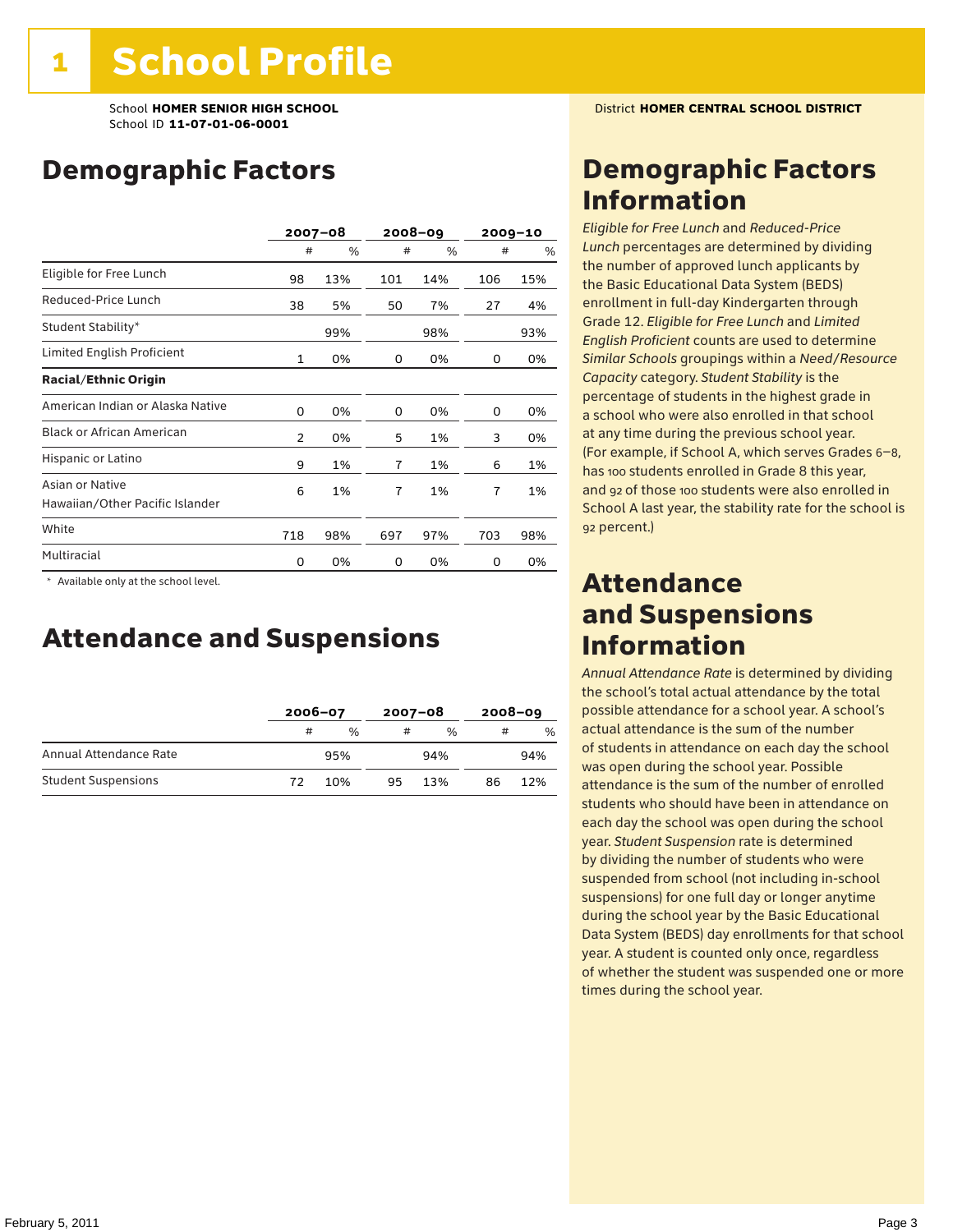### Teacher Qualifications

|                                                                                | $2007 - 08$ | 2008-09 | $2009 - 10$ |
|--------------------------------------------------------------------------------|-------------|---------|-------------|
| <b>Total Number of Teachers</b>                                                | 59          | 60      | 57          |
| Percent with No Valid<br><b>Teaching Certificate</b>                           | 0%          | 0%      | 0%          |
| Percent Teaching Out<br>of Certification                                       | 2%          | 0%      | 0%          |
| Percent with Fewer Than<br>Three Years of Experience                           | 3%          | 5%      | 7%          |
| Percentage with Master's Degree<br>Plus 30 Hours or Doctorate                  | 12%         | 10%     | 7%          |
| <b>Total Number of Core Classes</b>                                            | 223         | 215     | 204         |
| Percent Not Taught by Highly<br><b>Qualified Teachers in This School</b>       | 0%          | 0%      | 0%          |
| Percent Not Taught by Highly<br><b>Oualified Teachers in This District</b>     | 3%          | 0%      | 0%          |
| Percent Not Taught by Highly<br>Qualified in High-Poverty Schools<br>Statewide | 10%         | 8%      | 6%          |
| Percent Not Taught by Highly<br>Qualified in Low-Poverty Schools<br>Statewide  | 1%          | 1%      | 1%          |
| <b>Total Number of Classes</b>                                                 | 279         | 278     | 258         |
| Percent Taught by Teachers Without<br>Appropriate Certification                | 2%          | 1%      | 1%          |

### Teacher Turnover Rate

|                                                                       | $2006 - 07$ | 2007-08 | 2008-09 |
|-----------------------------------------------------------------------|-------------|---------|---------|
| Turnover Rate of Teachers with Fewer<br>than Five Years of Experience | 11%         | 13%     | 14%     |
| Turnover Rate of All Teachers                                         | 7%          | 10%     | 10%     |

### Staff Counts

|                                       | $2007 - 08$ | $2008 - 09$ | $2009 - 10$ |
|---------------------------------------|-------------|-------------|-------------|
| <b>Total Other Professional Staff</b> | 6           |             |             |
| Total Paraprofessionals*              | N/A         | N/A         | N/A         |
| <b>Assistant Principals</b>           |             |             |             |
| Principals                            |             |             |             |

\* Not available at the school level.

### Teacher Qualifications Information

The *Percent Teaching Out of Certification* is the percent doing so more than on an incidental basis; that is, the percent teaching for more than five periods per week outside certification.

*Core Classes* are primarily K-6 common branch, English, mathematics, science, social studies, art, music, and foreign languages. To be *Highly Qualified*, a teacher must have at least a Bachelor's degree, be certified to teach in the subject area, and show subject matter competency. A teacher who taught one class outside of the certification area(s) is counted as Highly Qualified provided that 1) the teacher had been determined by the school or district through the HOUSSE process or other state-accepted methods to have demonstrated acceptable subject knowledge and teaching skills and 2) the class in question was not the sole assignment reported. Credit for incidental teaching does not extend beyond a single assignment. Independent of Highly Qualified Teacher status, any assignment for which a teacher did not hold a valid certificate still registers as teaching out of certification. High-poverty and low-poverty schools are those schools in the upper and lower quartiles, respectively, for percentage of students eligible for a free or reduced-price lunch.

### Teacher Turnover Rate Information

*Teacher Turnover Rate* for a specified school year is the number of teachers in that school year who were not teaching in the following school year divided by the number of teachers in the specified school year, expressed as a percentage.

### Staff Counts Information

*Other Professionals* includes administrators, guidance counselors, school nurses, psychologists, and other professionals who devote more than half of their time to non-teaching duties. Teachers who are shared between buildings within a district are reported on the district report only.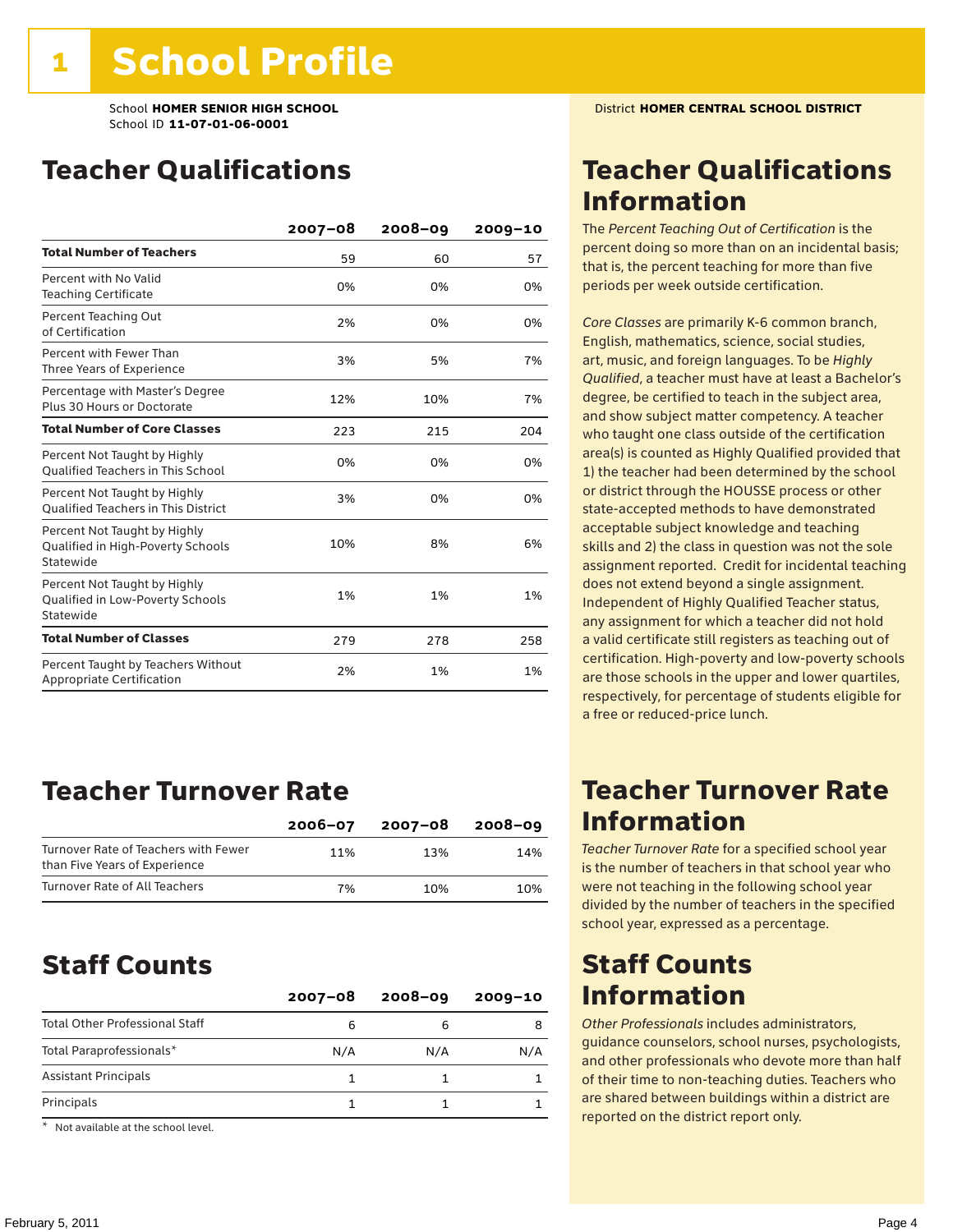### Understanding How Accountability Works in New York State

The federal No Child Left Behind (NCLB) Act requires that states develop and report on measures of student proficiency in 1) English language arts (ELA), in 2) mathematics, and on 3) a third indicator. In New York State in 2009–10, the third indicator is science at the elementary/middle level and graduation rate at the secondary level. Schools or districts that meet predefined goals on these measures are making Adequate Yearly Progress (AYP).

For more information about accountability in New York State, visit: http://www.p12.nysed.gov/irts/accountability/

### 1 English Language Arts (ELA)

To make AYP in ELA, every accountability group must make AYP. For a group to make AYP, it must meet the participation *and* the performance criteria.

#### A Participation Criterion

At the elementary/middle level, 95 percent of Grades 3–8 students enrolled during the test administration period in each group with 40 or more students must be tested on the New York State Testing Program (NYSTP) in ELA or, if appropriate, the New York State English as a Second Language Achievement Test (NYSESLAT), or the New York State Alternate Assessment (NYSAA) in ELA. At the secondary level, 95 percent of seniors in 2009–10 in each accountability group with 40 or more students must have taken an English examination that meets the students' graduation requirement.

#### B Performance Criterion

At the elementary/middle level, the Performance Index (PI) of each group with 30 or more continuously enrolled tested students must equal or exceed its Effective Annual Measurable Objective (AMO) or the group must make Safe Harbor. (NYSESLAT is used only for participation.) At the secondary level, the PI of each group in the 2006 cohort with 30 or more members must equal or exceed its Effective AMO or the group must make Safe Harbor. To make Safe Harbor, the PI of the group must equal or exceed its Safe Harbor Target and the group must qualify for Safe Harbor using the third indicator, science or graduation rate.

#### 2 Mathematics

The same criteria for making AYP in ELA apply to mathematics. At the elementary/middle level, the measures used to determine AYP are the NYSTP and the NYSAA in mathematics. At the secondary level, the measures are mathematics examinations that meet the students' graduation requirement.

#### 3 Third Indicator

In addition to English language arts and mathematics, the school must also make AYP in a third area of achievement. This means meeting the criteria in science at the elementary/middle level and the criteria in graduation rate at the secondary level.

Elementary/Middle-Level Science: To make AYP, the All Students group must meet the participation criterion *and* the performance criterion.

#### A Participation Criterion

Eighty percent of students in Grades 4 and/or 8 enrolled during the test administration period in the All Students group, if it has 40 or more students, must be tested on an accountability measure. In Grade 4, the measures are the Grade 4 elementary-level science test and the Grade 4 NYSAA in science. In Grade 8 science, the measures are the Grade 8 middle-level science test, Regents science examinations, and the Grade 8 NYSAA in science.

#### B Performance Criterion

The PI of the All Students group, if it has 30 or more students, must equal or exceed the State Science Standard (100) or the Science Progress Target.

Qualifying for Safe Harbor in Elementary/Middle-Level ELA and Math: To qualify, the group must meet both the participation criterion and the performance criterion in science.

Secondary-Level Graduation Rate: For a school to make AYP in graduation rate, the percent of students in the 2005 graduation-rate total cohort in the All Students group earning a local or Regents diploma by August 31, 2009 must equal or exceed the Graduation-Rate Standard (80%) or the Graduation-Rate Progress Target.

Qualifying for Safe Harbor in Secondary-Level ELA and Math: To qualify, the percent of the 2005 graduation-rate total cohort earning a local or Regents diploma by August 31, 2009 must equal or exceed the Graduation-Rate Standard (80%) or the Graduation-Rate Progress Target for that group.

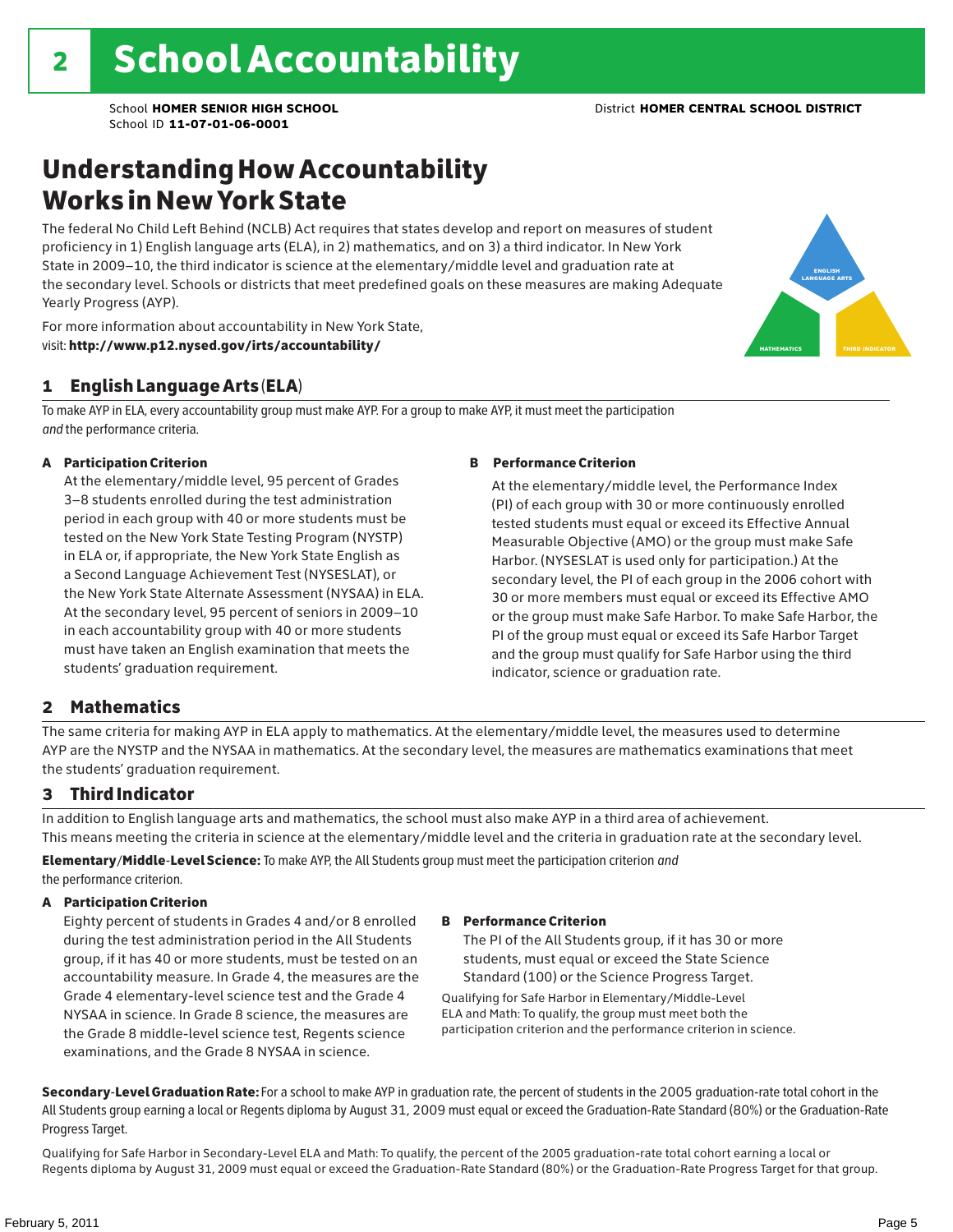## Useful Terms for Understanding Accountability

#### 12th Graders

The count of 12th graders enrolled during the 2009–10 school year used to determine the Percentage Tested for the Participation part of the AYP determination for secondarylevel ELA and mathematics. These are the first numbers in the parentheses after the subgroup label on the secondary-level ELA and mathematics pages.

#### 2006 Cohort

The count of students in the 2006 accountability cohort used to determine the Performance Index for the Test Performance part of the AYP determination for secondary-level ELA and mathematics. These are the second numbers in the parentheses after the subgroup label on the secondary-level ELA and mathematics pages.

#### Accountability Cohort for English and Mathematics

The accountability cohort is used to determine if a school or district met the performance criterion in secondary-level ELA and mathematics. The 2006 school accountability cohort consists of all students who first entered Grade 9 anywhere in the 2006–07 school year, and all ungraded students with disabilities who reached their seventeenth birthday in the 2006–07 school year, who were enrolled on October 7, 2009 and did not transfer to a diploma granting program. Students who earned a high school equivalency diploma or were enrolled in an approved high school equivalency preparation program on June 30, 2010, are not included in the 2006 school accountability cohort. The 2006 district accountability cohort consists of all students in each school accountability cohort plus students who transferred within the district after BEDS day plus students who were placed outside the district by the Committee on Special Education or district administrators and who met the other requirements for cohort membership. Cohort is defined in Section 100.2 (p) (16) of the Commissioner's Regulations.

#### Adequate Yearly Progress (AYP)

Adequate Yearly Progress (AYP) indicates satisfactory progress by a district or a school toward the goal of proficiency for all students.

#### Annual Measurable Objective (AMO)

The Annual Measurable Objective (AMO) is the Performance Index value that signifies that an accountability group is making satisfactory progress toward the goal that 100 percent of students will be proficient in the State's learning standards for English language arts and mathematics by 2013–14. The AMOs for each grade level will be increased as specified in CR100.2(p) (14) and will reach 200 in 2013–14. (See Effective AMO for further information.)

#### Continuous Enrollment

The count of continuously enrolled tested students used to determine the Performance Index for the Test Performance part of the AYP determination for elementary/middle-level ELA, mathematics, and science. These are the second numbers in the parentheses after the subgroup label on the elementary/ middle-level ELA, mathematics, and science pages.

#### Continuously Enrolled Students

At the elementary/middle level, continuously enrolled students are those enrolled in the school or district on BEDS day (usually the first Wednesday in October) of the school year until the test administration period. At the secondary level, all students who meet the criteria for inclusion in the accountability cohort are considered to be continuously enrolled.

#### Effective Annual Measurable Objective (Effective AMO)

The Effective Annual Measurable Objective is the Performance Index (PI) value that each accountability group within a school or district is expected to achieve to make AYP. The Effective AMO is the lowest PI that an accountability group of a given size can achieve in a subject for the group's PI not to be considered significantly different from the AMO for that subject. If an accountability group's PI equals or exceeds the Effective AMO, it is considered to have made AYP. A more complete definition of Effective AMO and a table showing the PI values that each group size must equal or exceed to make AYP are available at www.p12.nysed.gov/irts.

#### Graduation Rate

The Graduation Rate on the Graduation Rate page is the percentage of the 2005 cohort that earned a local or Regents diploma by August 31, 2009.

#### Graduation-Rate Total Cohort

The Graduation-Rate Total Cohort, shown on the Graduation Rate page, is used to determine if a school or district made AYP in graduation rate. For the 2009–10 school year, this cohort is the 2005 graduation-rate total cohort. The 2005 total cohort consists of all students who first entered Grade 9 anywhere in the 2005–06 school year, and all ungraded students with disabilities who reached their seventeenth birthday in the 2005–06 school year, and who were enrolled in the school/ district for five months or longer or who were enrolled in the school/district for less than five months but were previously enrolled in the same school/district for five months or longer between the date they first entered Grade 9 and the date they last ended enrollment. A more detailed definition of graduation-rate cohort can be found in the SIRS Manual at

#### http://www.p12.nysed.gov/irts/sirs/.

For districts and schools with fewer than 30 graduation-rate total cohort members in the All Students group in 2009–10, data for 2008–09 and 2009–10 for accountability groups were combined to determine counts and graduation rates. Groups with fewer than 30 students in the graduation-rate total cohort are not required to meet the graduation-rate criterion.

#### Limited English Proficient

For all accountability measures, if the count of LEP students is equal to or greater than 30, former LEP students are also included in the performance calculations.

#### Non-Accountability Groups

Female, Male, and Migrant groups are not part of the AYP determination for any measure.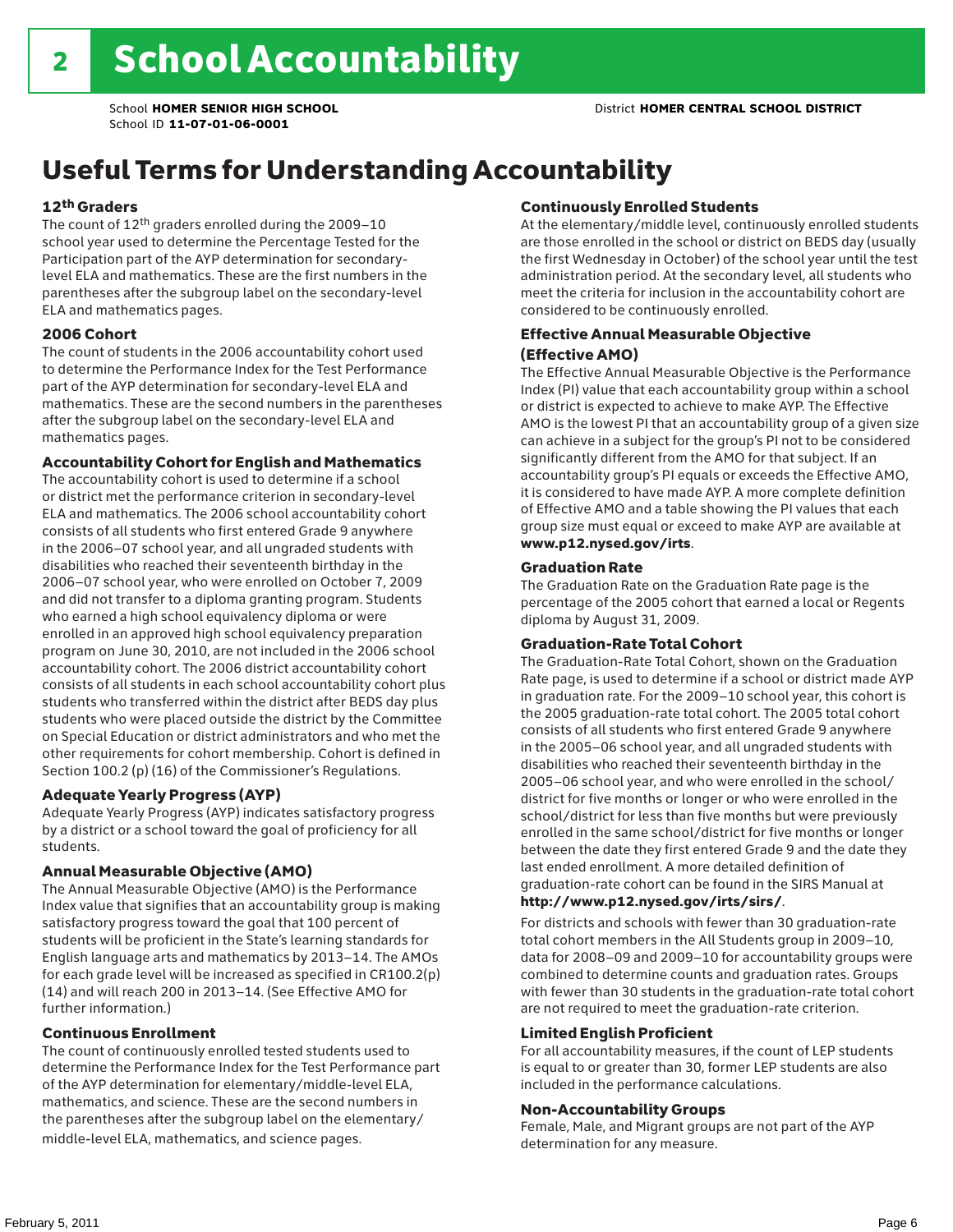## Useful Terms for Understanding Accountability (continued)

#### Participation

Accountability groups with fewer than 40 students enrolled during the test administration period (for elementary/middlelevel ELA, math, and science) or fewer than 40 12th graders (for secondary-level ELA and mathematics) are not required to meet the participation criterion. If the Percentage Tested for an accountability group fell below 95 percent for ELA and math or 80 percent for science in 2009–10, the participation enrollment ("Total" or "12th Graders") shown in the tables is the sum of 2008–09 and 2009–10 participation enrollments and the "Percentage Tested" shown is the weighted average of the participation rates over those two years.

#### Performance Index (PI)

A Performance Index is a value from 0 to 200 that is assigned to an accountability group, indicating how that group performed on a required State test (or approved alternative) in English language arts, mathematics, or science. Student scores on the tests are converted to four performance levels, from Level 1 to Level 4. (See performance level definitions on the Overview summary page.) At the elementary/middle level, the PI is calculated using the following equation:

100 × [(Count of Continuously Enrolled Tested Students Performing at Levels 2, 3, and  $4 +$  the Count at Levels 3 and  $4) \div$ Count of All Continuously Enrolled Tested Students]

At the secondary level, the PI is calculated using the following equation:

100 × [(Count of Cohort Members Performing at Levels 2, 3, and 4 + the Count at Levels 3 and 4) ÷ Count of All Cohort Members]

A list of tests used to measure student performance for accountability is available at www.p12.nysed.gov/irts.

#### Progress Targets

For accountability groups below the State Standard in science or graduation rate, the Progress Target is an alternate method for making AYP or qualifying for Safe Harbor in English language arts and mathematics based on improvement over the previous year's performance.

*Science:* The current year's Science Progress Target is calculated by adding one point to the previous year's Performance Index (PI). Example: The 2009–10 Science Progress Target is calculated by adding one point to the 2008–09 PI.

*Graduation Rate*: The Graduation-rate Progress Target is calculated by determining a 20% gap reduction between the rate of the previous year's graduation-rate cohort and the state standard. Example: The 2009–10 Graduation-Rate Progress Target = [(80 – percentage of the 2004 cohort earning a local or Regents diploma by August 31, 2008)  $\times$  0.20] + percentage of the 2004 cohort earning a local or Regents diploma by August 31, 2008.

Progress Targets are provided for groups whose PI (for science) or graduation rate (for graduation rate) is below the State Standard.

#### Safe Harbor Targets

Safe Harbor provides an alternate means to demonstrate AYP for accountability groups that do not achieve their EAMOs in English or mathematics. The 2009–10 safe harbor targets are calculated using the following equation: 2008–09 PI + (200 – the 2008–09 PI) × 0.10

Safe Harbor Targets are provided for groups whose PI is less than the EAMO.

#### Safe Harbor Qualification (‡)

On the science page, if the group met both the participation and the performance criteria for science, the Safe Harbor Qualification column will show "Qualified." If the group did not meet one or more criteria, the column will show "Did not qualify." A "‡" symbol after the 2009–10 Safe Harbor Target on the elementary/middle- or secondary-level ELA or mathematics page indicates that the student group did not make AYP in science (elementary/middle level) or graduation rate (secondary level) and; therefore, the group did not qualify for Safe Harbor in ELA or mathematics.

#### State Standard

The criterion value that represents minimally satisfactory performance (for science) or a minimally satisfactory percentage of cohort members earning a local or Regents diploma (for graduation rate). In 2009–10, the State Science Standard is a Performance Index of 100; the State Graduation-Rate Standard is 80%. The Commissioner may raise the State Standard at his discretion in future years.

#### Students with Disabilities

For all measures, if the count of students with disabilities is equal to or greater than 30, former students with disabilities are also included in the performance calculations.

#### Test Performance

For districts and schools with fewer than 30 continuously enrolled tested students (for elementary/middle-level ELA, math, and science) or fewer than 30 students in the 2006 cohort (for secondary-level ELA and mathematics) in the All Students group in 2009–10, data for 2008–09 and 2009–10 for accountability groups were combined to determine counts and Performance Indices. For districts and schools with 30 or more continuously enrolled students/2006 cohort members in the All Students group in 2009–10, student groups with fewer than 30 members are not required to meet the performance criterion. This is indicated by a "—" in the Test Performance column in the table.

#### Total

The count of students enrolled during the test administration period used to determine the Percentage Tested for the Participation part of the AYP determination for elementary/ middle-level ELA, mathematics, and science. These are the first numbers in the parentheses after the subgroup label on the elementary/middle-level ELA, mathematics, and science pages. For accountability calculations, students who were excused from testing for medical reasons in accordance with federal NCLB guidance are not included in the count.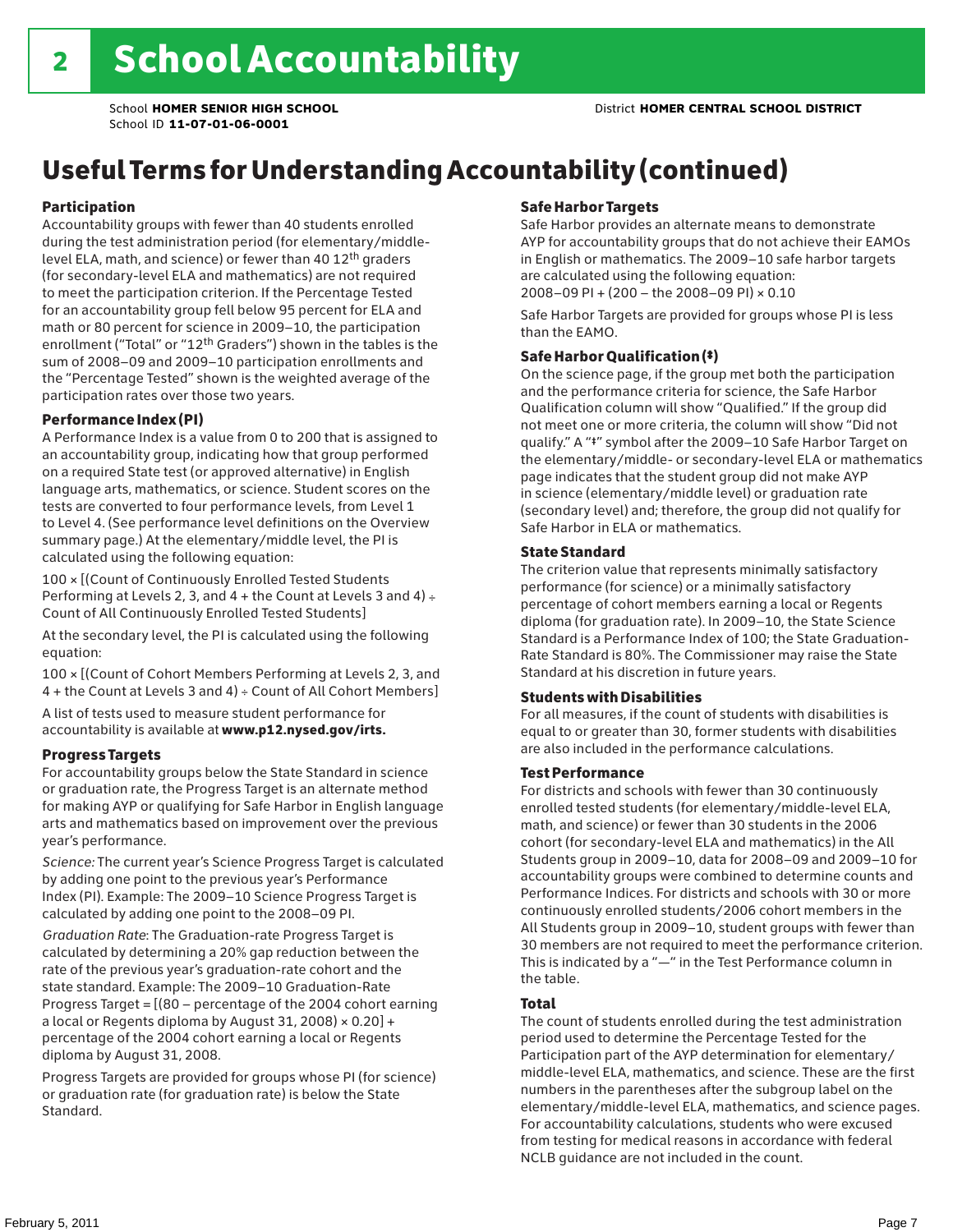### Understanding Your School Accountability Status

New York State participates in the Differentiated Accountability pilot program, as approved by the United States Department of Education in January 2009. Under this program, each public school in the State is assigned an accountability "phase" (Good Standing, Improvement, Corrective Action, or Restructuring) and, for schools not in Good Standing, a "category" (Basic, Focused, or Comprehensive) for each measure for which the school is accountable. Accountability measures for schools at the elementary/middle level are English language arts (ELA), mathematics, and science; at the secondary level, they are ELA, mathematics, and graduation rate. Generally, the school's overall accountability status is its most advanced accountability phase and its highest category within that phase. A school in any year of the phase (that is not Good Standing) that makes AYP for the measure remains in the same phase/category the following year. An identified school that makes AYP in the identified measure for two consecutive years returns to Good Standing. Once a school is identified with a category within a phase, it cannot move to a less intensive category in the following school year within that phase.

Each school district with one or more Title I schools and each Title I charter school designated as Improvement (year 1 and year 2), Corrective Action, or Restructuring must make Supplemental Educational Services available for eligible students in the identified Title I school(s). A school district with one or more schools designated as Improvement (year 2), Corrective Action, or Restructuring must also provide Public School Choice to eligible students in identified Title I school(s). For more information on the Differentiated Accountability program and a list of interventions for schools not in Good Standing,

see http://www.p12.nysed.gov/nyc/APA/Differentiated\_Accountability/DA\_home.html.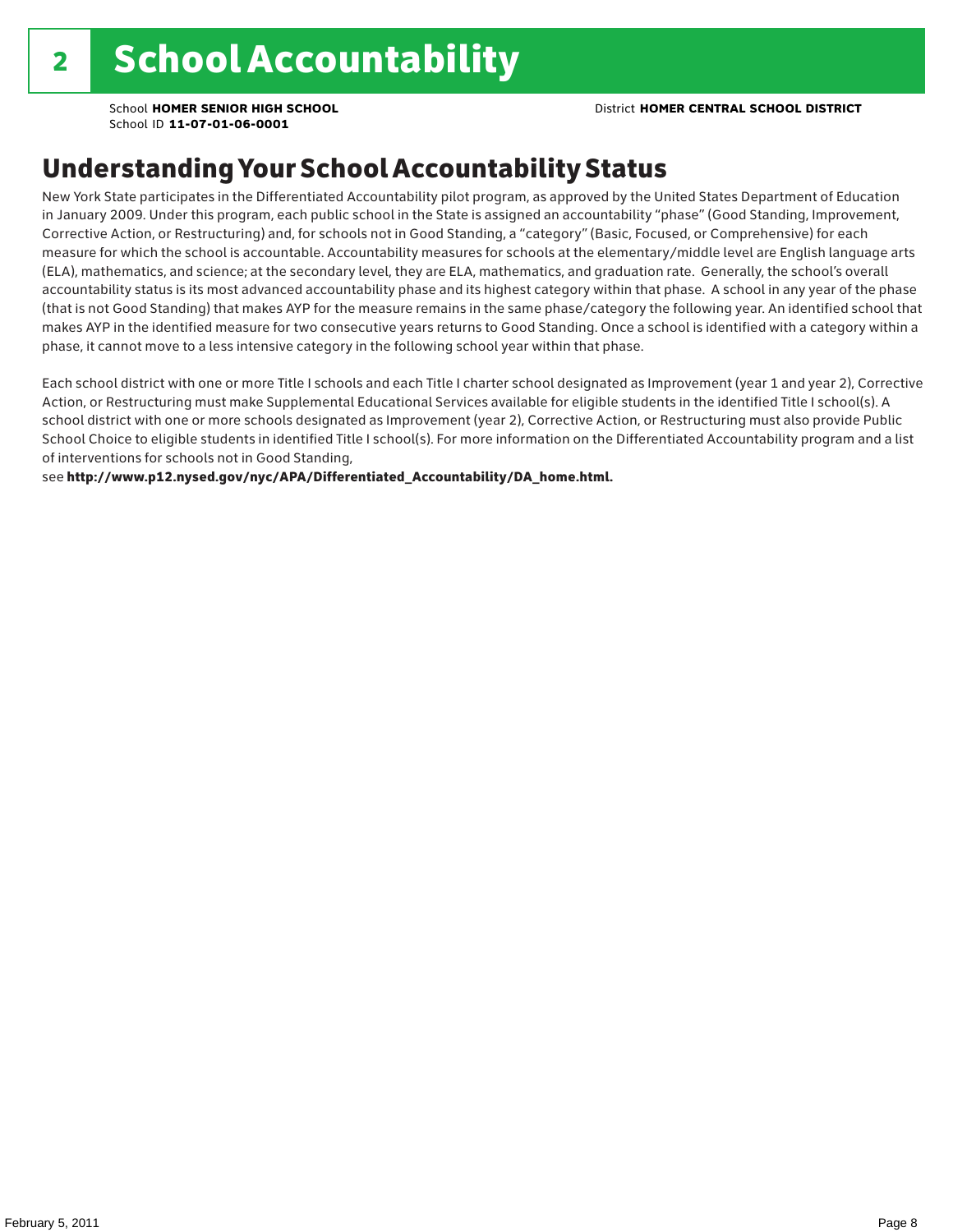### Understanding Your School Accountability Status (continued)

### Phase/Category

Good Standing A school that has not been designated as Improvement, Corrective Action, or Restructuring.

Improvement (year 1) A school that failed to make AYP for two consecutive years on the same accountability measure; or a school that was designated as Improvement (year 1) in the current school year that made AYP for the identified measure and is in Good Standing.

Improvement (year 2) A school that was designated as a school in Improvement (year 1) in the current school year and failed to make AYP on the same accountability measure for which it was identified; or a school that was designated as Improvement (year 2) in the current school year that made AYP for the identified measure.

Corrective Action (year 1) A school that was designated as a school in Improvement (year 2) in the current school year and failed to make AYP on the same accountability measure for which it was identified; or a school that was designated as Corrective Action

#### Improvement/Basic:

A school that failed to make AYP in ELA and/or math for one accountability group, but made AYP for the All Students group; or a school that failed to make AYP in only science or graduation rate. Improvement/Focused:

A school that failed to make AYP in ELA and/or math for more than one accountability group, but made AYP for the All Students group; or a school whose worst status is Improvement/Basic for at least two measures.

#### Improvement/Comprehensive:

A school that failed to make AYP in ELA and/or math for the All Students group; or a school that failed to make AYP in ELA and/or math for every accountability group for which there are at least two, but made AYP for the All Students group; or a school that failed to make AYP in ELA and/or math AND in science or graduation rate.

#### Corrective Action or Restructuring/Focused:

A school that failed to make AYP in ELA and/or math for one or more accountability groups, but made AYP for the All Students group; or a school that failed to make AYP in science or graduation rate but made AYP in ELA and math.

(year 1) in the current school year that made AYP for the identified measure. Corrective Action (year 2) A school that was designated as a school in Corrective Action (year 1) in the current school year that failed to make AYP on the same accountability measure for which it was identified; or a school that was designated as Corrective Action (year 2) in the current school year that made AYP for the identified

measure. Restructuring (year 1) A school that was designated as a school in Corrective Action (year 2) in the current school year and failed to make AYP on the same accountability measure for which it was identified; or a school that was designated as Restructuring (year 1) in the current school year that made AYP for the identified measure. Restructuring (year 2) A school that was designated as a school in Restructuring (year 1) in the current school year that failed to make AYP on the same accountability measure for which it was identified; or a school that was designated as Restructuring (year 2) in the current school year that made AYP for the identified measure. Restructuring (Advanced) A school that was designated as a school in Restructuring (year 2) in the current school year that failed to make AYP on the same accountability measure for which

it was identified; or a school that was designated as Restructuring (Advanced) in the current school year that made AYP for the identified measure.

Corrective Action or Restructuring/Comprehensive: A school that failed to make AYP in ELA and/or math for the All Students group; or a school that failed to make AYP in ELA and/or math for every accountability group except the All Students group for which there are at least two, but made AYP for the All Students group; or a school that failed to make AYP in ELA and/or math AND in science or graduation rate.

SURR: A school that is identified for registration review (SURR) during a school year in which it is designated as a school in Improvement or Corrective Action shall, in the next school year, be designated as Restructuring (year 1)/Comprehensive.

Pending - A school's status is "Pending" if the school requires special evaluation procedures and they have not yet been completed.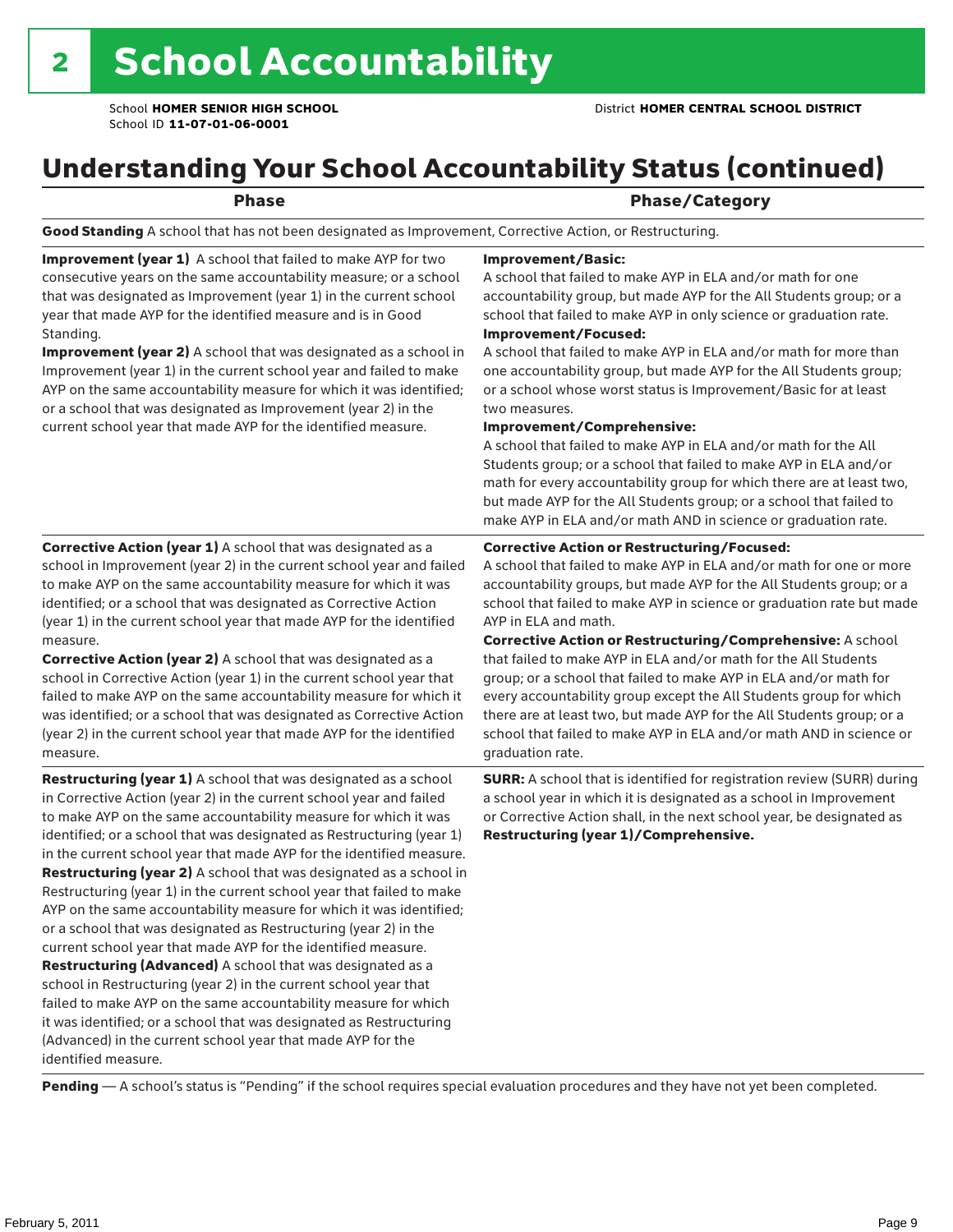# 2 School Accountability

School ID **11-07-01-06-0001**

### Summary

| <b>Overall Accountability</b> | <b>In Good Standing</b>        |                                                         |                        |  |  |  |
|-------------------------------|--------------------------------|---------------------------------------------------------|------------------------|--|--|--|
| Status (2010-11)              | <b>Elementary/Middle Level</b> |                                                         | <b>Secondary Level</b> |  |  |  |
|                               | ELA                            | <b>ELA</b>                                              | In Good Standing       |  |  |  |
|                               | Math                           | Math                                                    | In Good Standing       |  |  |  |
|                               | Science                        | <b>Graduation Rate</b>                                  | In Good Standing       |  |  |  |
| <b>Title I Part A Funding</b> |                                | <b>Years the School Received Title I Part A Funding</b> |                        |  |  |  |
|                               | $2008 - 09$                    | $2009 - 10$                                             | $2010 - 11$            |  |  |  |
|                               | <b>NO</b>                      | <sub>NO</sub>                                           | NO.                    |  |  |  |

#### On which accountability measures did this school make Adequate Yearly Progress (AYP) and which groups made AYP on each measure?

|                                                     | <b>Elementary/Middle Level</b> |             |         | <b>Secondary Level</b>   |                            |                        |  |
|-----------------------------------------------------|--------------------------------|-------------|---------|--------------------------|----------------------------|------------------------|--|
|                                                     | English                        |             |         | English                  |                            |                        |  |
| <b>Student Groups</b>                               | Language Arts                  | Mathematics | Science | Language Arts            | Mathematics                | <b>Graduation Rate</b> |  |
| <b>All Students</b>                                 |                                |             |         |                          | V                          | V                      |  |
| <b>Ethnicity</b>                                    |                                |             |         |                          |                            |                        |  |
| American Indian or Alaska Native                    |                                |             |         |                          |                            |                        |  |
| <b>Black or African American</b>                    |                                |             |         |                          |                            |                        |  |
| Hispanic or Latino                                  |                                |             |         |                          |                            |                        |  |
| Asian or Native Hawaiian/Other Pacific<br>Islander  |                                |             |         |                          |                            |                        |  |
| White                                               |                                |             |         | ✔                        | $\boldsymbol{\mathcal{L}}$ |                        |  |
| Multiracial                                         |                                |             |         |                          |                            |                        |  |
| <b>Other Groups</b>                                 |                                |             |         |                          |                            |                        |  |
| <b>Students with Disabilities</b>                   |                                |             |         |                          |                            |                        |  |
| Limited English Proficient                          |                                |             |         |                          |                            |                        |  |
| <b>Economically Disadvantaged</b>                   |                                |             |         | $\mathbf{V}_{\text{SH}}$ | V                          |                        |  |
| <b>Student groups making</b><br>AYP in each subject |                                |             |         | $\vee$ 3 of 3            | $\vee$ 3 of 3              | $\vee$ 1 of 1          |  |



Made AYP Using Safe Harbor Target

✘ Did not make AYP

— Insufficient Number of Students to Determine AYP Status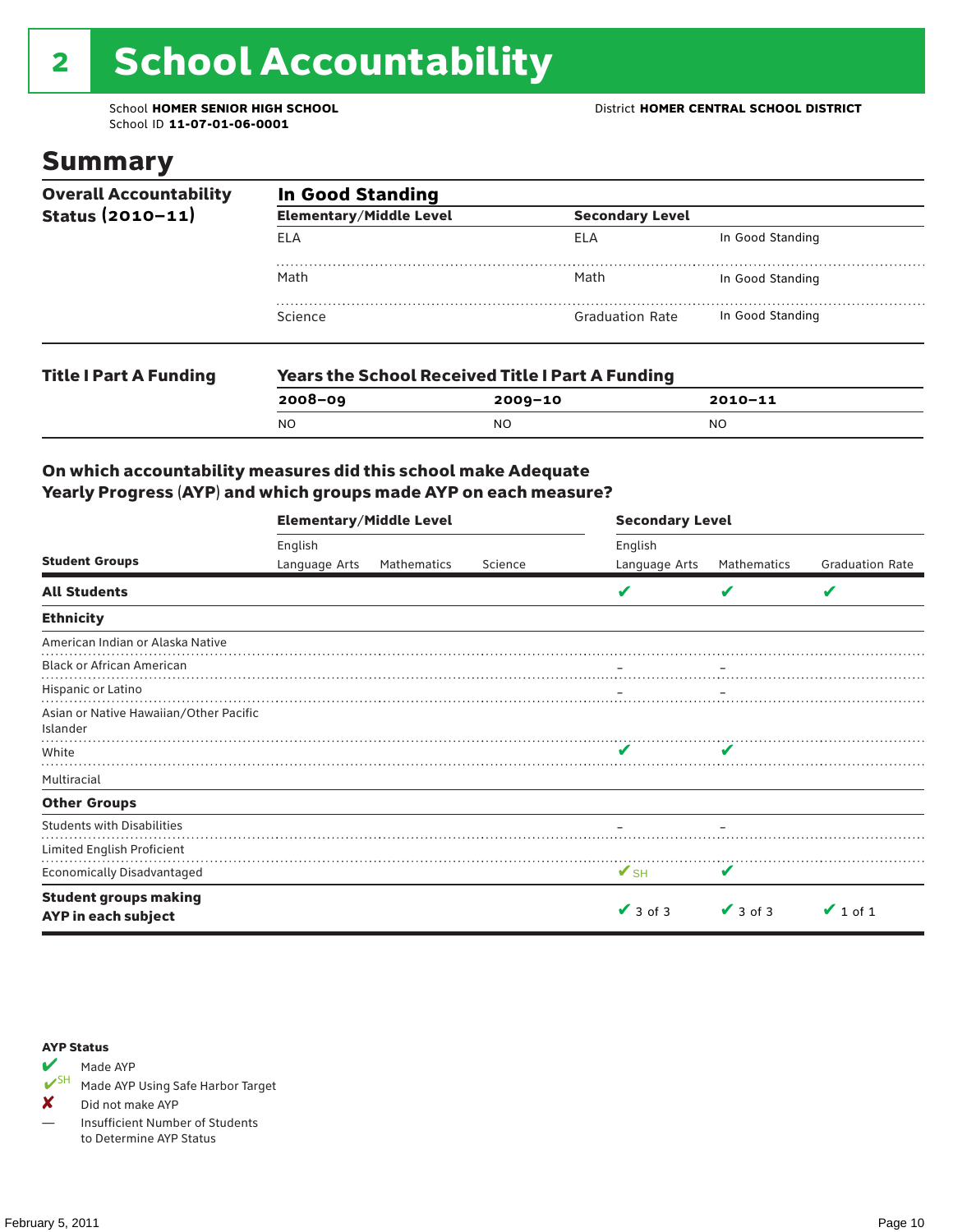### **Secondary-Level English Language Arts**

|                                                                   |        | Made AYP                                           |  |
|-------------------------------------------------------------------|--------|----------------------------------------------------|--|
| <b>Accountability Measures</b>                                    | 3 of 3 | Student groups making AYP in English language arts |  |
| <b>Accountability Status</b><br>for This Subject<br>$(2010 - 11)$ |        | In Good Standing                                   |  |

#### How did students in each accountability group perform on **secondary-level English language arts accountability measures?**

|                                                          | <b>AYP</b>               | <b>Participation</b> |                             | <b>Test Performance</b>  |                      | <b>Performance Objectives</b> |                    |             |
|----------------------------------------------------------|--------------------------|----------------------|-----------------------------|--------------------------|----------------------|-------------------------------|--------------------|-------------|
| <b>Student Group</b><br>(12th Graders: 2006 Cohort)      |                          | Met<br>Criterion     | Percentage<br><b>Tested</b> | Met<br>Criterion         | Performance<br>Index | Effective<br>AMO              | Safe Harbor Target |             |
|                                                          | <b>Status</b>            |                      |                             |                          |                      |                               | $2009 - 10$        | $2010 - 11$ |
| <b>Accountability Groups</b>                             |                          |                      |                             |                          |                      |                               |                    |             |
| <b>All Students (160:162)</b>                            | V                        | V                    | 100%                        | V                        | 183                  | 169                           |                    |             |
| <b>Ethnicity</b>                                         |                          |                      |                             |                          |                      |                               |                    |             |
| American Indian or Alaska Native (0:0)                   |                          |                      |                             |                          |                      |                               |                    |             |
| Black or African American (1:1)                          |                          |                      |                             |                          |                      |                               |                    |             |
| Hispanic or Latino (3:3)                                 |                          |                      |                             |                          |                      |                               |                    |             |
| Asian or Native Hawaiian/Other Pacific<br>Islander (0:0) |                          |                      |                             |                          |                      |                               |                    |             |
| White (156:158)                                          |                          | ✔                    | 100%                        | V                        | 183                  | 169                           |                    |             |
| Multiracial (0:0)                                        |                          |                      |                             |                          |                      |                               |                    |             |
| <b>Other Groups</b>                                      |                          |                      |                             |                          |                      |                               |                    |             |
| Students with Disabilities (21:29)                       |                          |                      |                             |                          |                      |                               |                    |             |
| Limited English Proficient (0:0)                         |                          |                      |                             |                          |                      |                               |                    |             |
| Economically Disadvantaged (26:30)                       | $\mathbf{V}_{\text{SH}}$ |                      |                             | $\mathbf{V}_{\text{SH}}$ | 157                  | 160                           | 20                 | 161         |
| <b>Final AYP Determination</b>                           | $\sqrt{3}$ of 3          |                      |                             |                          |                      |                               |                    |             |
| <b>Non-Accountability Groups</b>                         |                          |                      |                             |                          |                      |                               |                    |             |
| Female (83:85)                                           |                          |                      | 100%                        |                          | 194                  | 166                           |                    |             |
| Male (77:77)                                             |                          |                      | 100%                        |                          | 171                  | 166                           |                    |             |
| Migrant (0:0)                                            |                          |                      |                             |                          |                      |                               |                    |             |

#### Symbols

- Made AYP Made AYP Using Safe Harbor Target
- X Did not make AYP
- Fewer Than 40 12th Graders/ Fewer Than 30 Cohort
- ‡ Did not qualify for Safe Harbor

note: See *Useful Terms for Understanding Accountability*  for explanations and definitions of terms and table labels used on this page.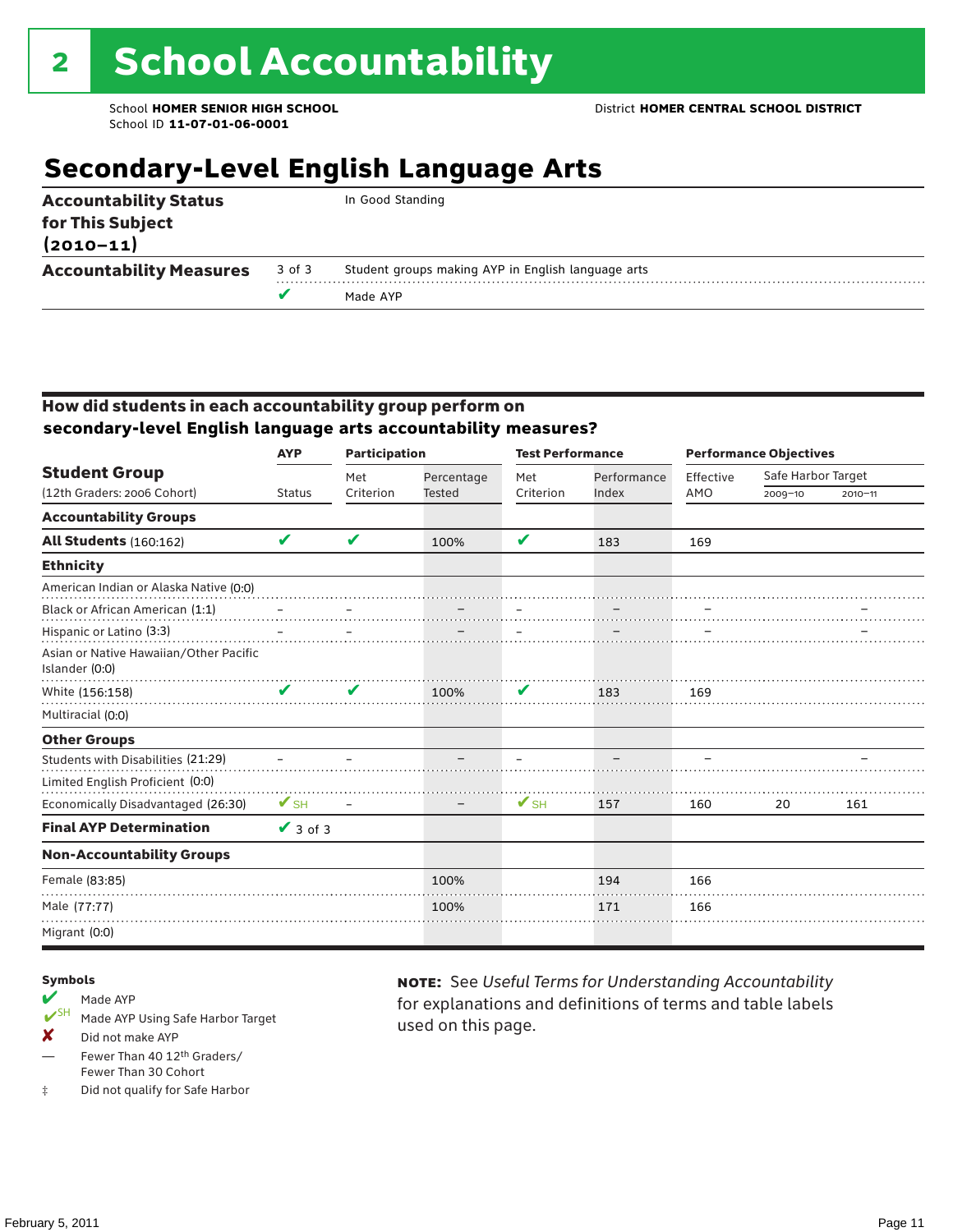## **Secondary-Level Mathematics**

| <b>Accountability Status</b><br>for This Subject<br>$(2010 - 11)$ |        | In Good Standing                         |
|-------------------------------------------------------------------|--------|------------------------------------------|
| <b>Accountability Measures</b>                                    | 3 of 3 | Student groups making AYP in mathematics |
|                                                                   |        | Made AYP                                 |
|                                                                   |        |                                          |

#### How did students in each accountability group perform on **secondary-level mathematics accountability measures?**

|                                                          | <b>AYP</b>      | <b>Participation</b> |            | <b>Test Performance</b> |             | <b>Performance Objectives</b> |                    |             |  |
|----------------------------------------------------------|-----------------|----------------------|------------|-------------------------|-------------|-------------------------------|--------------------|-------------|--|
| <b>Student Group</b>                                     |                 | Met                  | Percentage | Met                     | Performance | Effective                     | Safe Harbor Target |             |  |
| (12th Graders: 2006 Cohort)                              | <b>Status</b>   | Criterion            | Tested     | Criterion               | Index       | AMO                           | $2009 - 10$        | $2010 - 11$ |  |
| <b>Accountability Groups</b>                             |                 |                      |            |                         |             |                               |                    |             |  |
| <b>All Students (160:162)</b>                            | V               | V                    | 100%       | ✔                       | 188         | 165                           |                    |             |  |
| <b>Ethnicity</b>                                         |                 |                      |            |                         |             |                               |                    |             |  |
| American Indian or Alaska Native (0:0)                   |                 |                      |            |                         |             |                               |                    |             |  |
| Black or African American (1:1)                          |                 |                      |            |                         |             |                               |                    |             |  |
| Hispanic or Latino (3:3)                                 |                 |                      |            |                         |             |                               |                    |             |  |
| Asian or Native Hawaiian/Other Pacific<br>Islander (0:0) |                 |                      |            |                         |             |                               |                    |             |  |
| White (156:158)                                          |                 | v                    | 100%       | V                       | 187         | 165                           |                    |             |  |
| Multiracial (0:0)                                        |                 |                      |            |                         |             |                               |                    |             |  |
| <b>Other Groups</b>                                      |                 |                      |            |                         |             |                               |                    |             |  |
| Students with Disabilities (21:29)                       |                 |                      |            |                         |             |                               |                    |             |  |
| Limited English Proficient (0:0)                         |                 |                      |            |                         |             |                               |                    |             |  |
| Economically Disadvantaged (26:30)                       | V               |                      |            | V                       | 167         | 156                           |                    |             |  |
| <b>Final AYP Determination</b>                           | $\sqrt{3}$ of 3 |                      |            |                         |             |                               |                    |             |  |
| <b>Non-Accountability Groups</b>                         |                 |                      |            |                         |             |                               |                    |             |  |
| Female (83:85)                                           |                 |                      | 100%       |                         | 193         | 162                           |                    |             |  |
| Male (77:77)                                             |                 |                      | 100%       |                         | 182         | 162                           |                    |             |  |
| Migrant (0:0)                                            |                 |                      |            |                         |             |                               |                    |             |  |

#### Symbols

### Made AYP

- Made AYP Using Safe Harbor Target
- X Did not make AYP
- Fewer Than 40 12th Graders/ Fewer Than 30 Cohort
- ‡ Did not qualify for Safe Harbor

note: See *Useful Terms for Understanding Accountability*  for explanations and definitions of terms and table labels used on this page.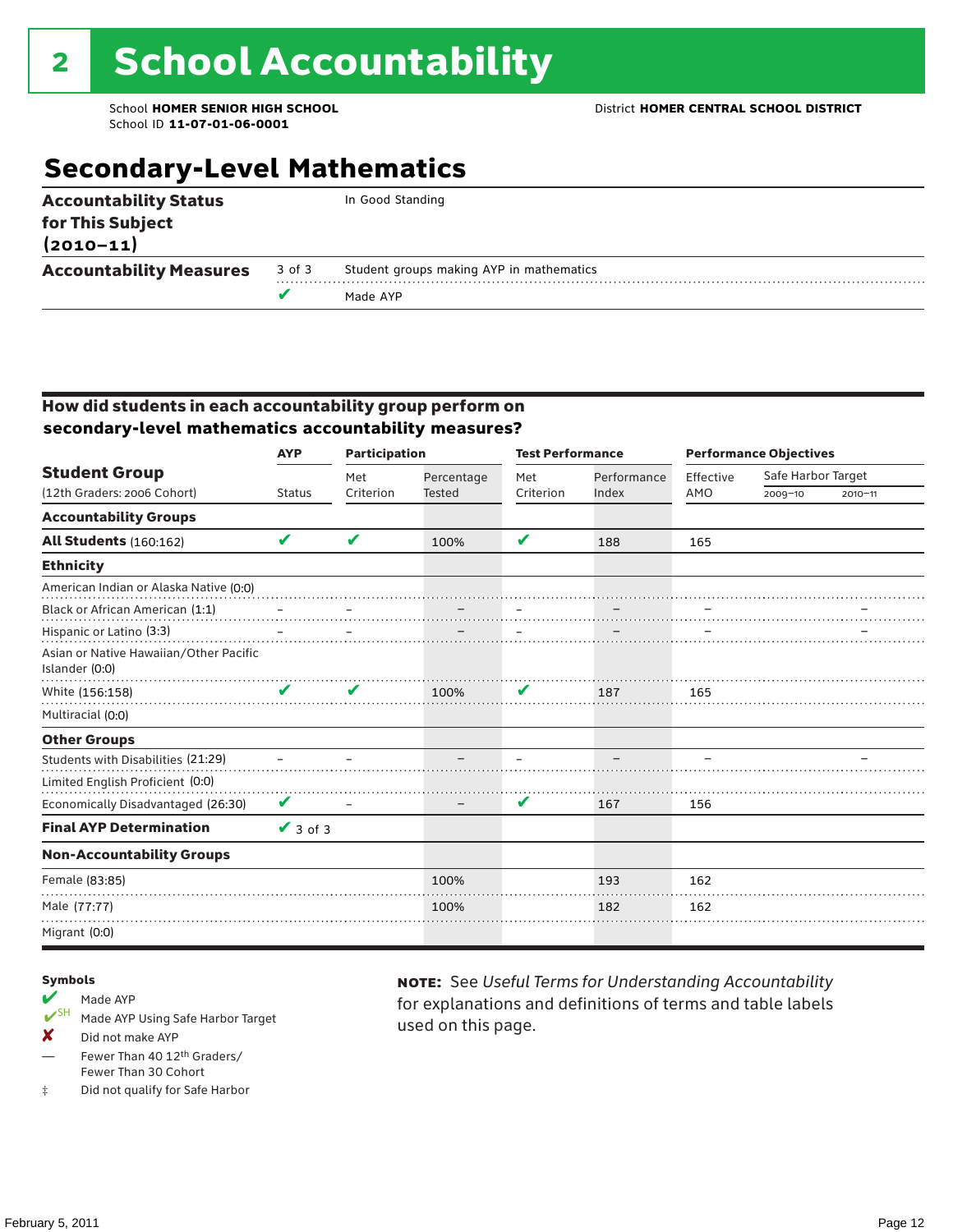## 2 School Accountability

School ID **11-07-01-06-0001**

### Graduation Rate

| <b>Accountability Status for</b><br>This Indicator $(2010-11)$ |        | In Good Standing                             |
|----------------------------------------------------------------|--------|----------------------------------------------|
| <b>Accountability Measures</b>                                 | 1 of 1 | Student groups making AYP in graduation rate |
|                                                                |        | Made AYP                                     |

#### How did students in each accountability group perform on graduation rate accountability measures?

|                                                     | <b>Graduation</b> |           |            | <b>Objectives</b> |                 |             |  |
|-----------------------------------------------------|-------------------|-----------|------------|-------------------|-----------------|-------------|--|
| <b>Student Group</b>                                |                   | Met       | Graduation | State             | Progress Target |             |  |
| (2005 Graduation-Rate Total Cohort)                 | AYP               | Criterion | Rate       | Standard          | $2009 - 10$     | $2010 - 11$ |  |
| <b>Accountability Groups</b>                        |                   |           |            |                   |                 |             |  |
| All Students (174)                                  | V                 | V         | 83%        | 80%               |                 |             |  |
| <b>Ethnicity</b>                                    |                   |           |            |                   |                 |             |  |
| American Indian or Alaska Native (0)                |                   |           |            |                   |                 |             |  |
| Black or African American (1)                       |                   |           |            |                   |                 |             |  |
| Hispanic or Latino (O)                              |                   |           |            |                   |                 |             |  |
| Asian or Native Hawaiian/Other Pacific Islander (O) |                   |           |            |                   |                 |             |  |
| White (173)                                         |                   | v         | 83%        | 80%               |                 |             |  |
| Multiracial (0)                                     |                   |           |            |                   |                 |             |  |
| <b>Other Groups</b>                                 |                   |           |            |                   |                 |             |  |
| Students with Disabilities (26)                     |                   |           |            |                   |                 |             |  |
| Limited English Proficient (0)                      |                   |           |            |                   |                 |             |  |
| Economically Disadvantaged (31)                     |                   | V         | 61%        | 80%               | 16%             | 65%         |  |
| <b>Final AYP Determination</b>                      | $\vee$ 1 of 1     |           |            |                   |                 |             |  |
| <b>Non-Accountability Groups</b>                    |                   |           |            |                   |                 |             |  |
| Female (89)                                         |                   |           | 85%        | 80%               |                 |             |  |
| Male (85)                                           |                   |           | 81%        | 80%               |                 |             |  |
| Migrant (0)                                         |                   |           |            |                   |                 |             |  |

#### Symbols

- $M$  Made AYP
- $\times$  Did not make AYP
- Fewer than 30 Graduation-Rate Total Cohort

#### note: See *Useful Terms for Understanding Accountability*  for explanations and definitions of terms and table labels used on this page.

#### **Aspirational Goal**

The Board of Regents has set an aspirational goal that 95% of students in each public school and school district will graduate within five years of first entry into grade 9. The graduation rate for the 2005 total cohort through June 2010 (after 5 years) for this school is 87% and, therefore, this school *did not* meet this goal. The aspirational goal does not impact accountability.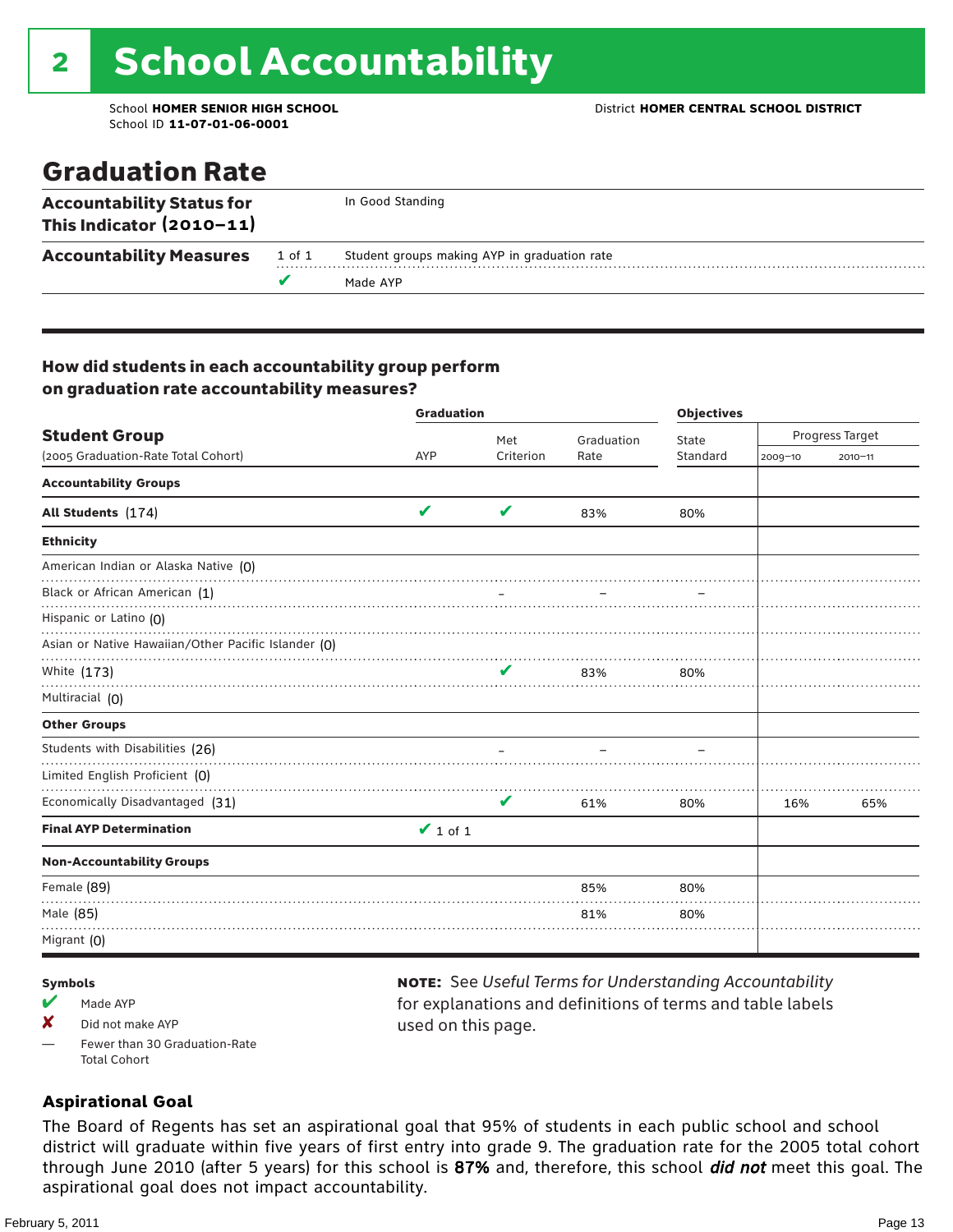### Summary of 2009–10 **School Performance**

Performance on the State assessments in English language arts, mathematics, and science at the elementary and middle levels is reported in terms of mean scores and the percentage of tested students scoring at or above Level 2, Level 3, and Level 4. Performance on the State assessments in ELA and mathematics at the secondary level is reported in terms of the percentage of students in a cohort scoring at these levels.

|                        |     | Percentage of students that<br>scored at or above Level 3 |      |  |  |  |  |  |
|------------------------|-----|-----------------------------------------------------------|------|--|--|--|--|--|
| <b>Secondary Level</b> | 0%  | 50%                                                       | 100% |  |  |  |  |  |
| English                | 78% |                                                           | 187  |  |  |  |  |  |
| <b>Mathematics</b>     | 83% |                                                           | 187  |  |  |  |  |  |

#### School **HOMER SENIOR HIGH SCHOOL** District **HOMER CENTRAL SCHOOL DISTRICT**

#### About the Performance Level Descriptors

#### Level 1: Not Meeting Learning Standards.

Student performance does not demonstrate an understanding of the content expected in the subject and grade level.

#### Level 2: Partially Meeting Learning Standards.

Student performance demonstrates a partial understanding of the content expected in the subject and grade level.

#### Level 3: Meeting Learning Standards.

Student performance demonstrates an understanding of the content expected in the subject and grade level.

#### Level 4: Meeting Learning Standards with Distinction.

Student performance demonstrates a thorough understanding of the content expected in the subject and grade level.

#### How are Need/Resource Capacity (N/RC) categories determined?

Districts are divided into high, average, and low need categories based on their ability to meet the special needs of their students with local resources. Districts in the high need category are subdivided into four categories based on enrollment size and, in some cases, number of students per square mile. More information about the categories can be found in the *Report to the Governor and the Legislature on the Educational Status of the*  State's Schools at www.p12.nysed.gov/irts.

In this section, this school's performance is compared with<br>that of the school district and multigarhaals Statemide In this section, this school's performance is compared that of the school district and public schools Statewide.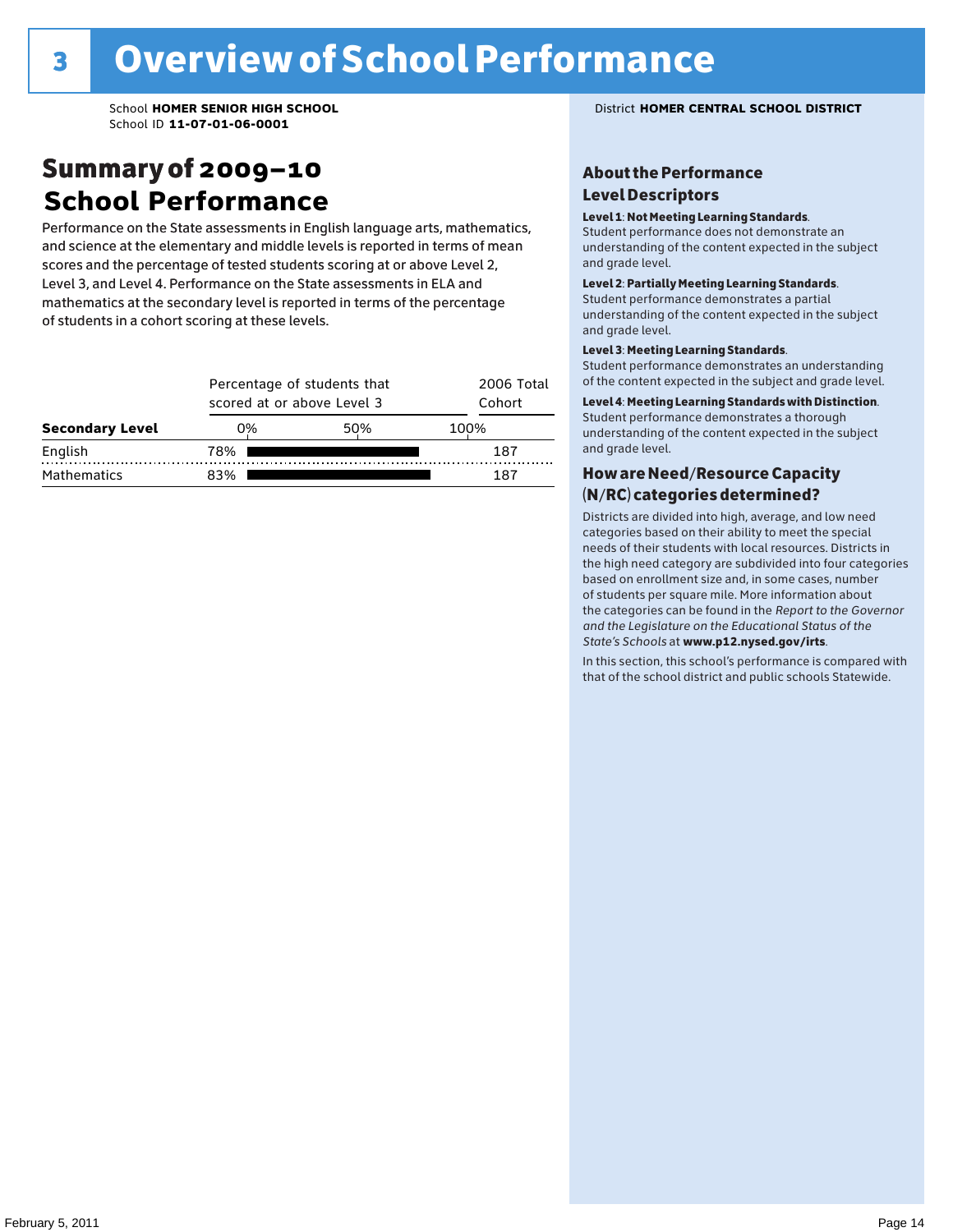### **This School's Total Cohort\* Results in Secondary-Level English after Four Years of Instruction**

|                                                          | <b>This School</b><br>Percentage scoring at level(s): |            |            | <b>School District</b> |                                 |            | <b>NY State Public</b><br>Percentage scoring at level(s): |         |         |  |
|----------------------------------------------------------|-------------------------------------------------------|------------|------------|------------------------|---------------------------------|------------|-----------------------------------------------------------|---------|---------|--|
|                                                          |                                                       |            |            |                        | Percentage scoring at level(s): |            |                                                           |         |         |  |
|                                                          | $2 - 4$                                               | $3 - 4$    | 4          | $2 - 4$                | $3 - 4$                         | 4          | $2 - 4$                                                   | $3 - 4$ | 4       |  |
| $\blacksquare$ 2006 Cohort<br>$\blacksquare$ 2005 Cohort | 91%<br>84%                                            | 89%<br>78% | 50%<br>35% | 83% 88%                | 86%<br>77%                      | 48%<br>34% | 82% 81%                                                   | 79% 77% | 32% 32% |  |

| <b>Results by</b>                 | 2006 Cohort |                                 |         |     | 2005 Cohort** |         |                                 |     |  |  |
|-----------------------------------|-------------|---------------------------------|---------|-----|---------------|---------|---------------------------------|-----|--|--|
|                                   | Number      | Percentage scoring at level(s): |         |     | Number        |         | Percentage scoring at level(s): |     |  |  |
| <b>Student Group</b>              | of Students | $2 - 4$                         | $3 - 4$ | 4   | of Students   | $2 - 4$ | $3 - 4$                         | 4   |  |  |
| <b>All Students</b>               | 187         | 84%                             | 78%     | 35% | 173           | 91%     | 89%                             | 50% |  |  |
| Female                            | 98          | 90%                             | 86%     | 37% | 89            | 88%     | 87%                             | 49% |  |  |
| Male                              | 89          | 78%                             | 70%     | 33% | 84            | 95%     | 92%                             | 50% |  |  |
| American Indian or Alaska Native  |             |                                 |         |     |               |         |                                 |     |  |  |
| <b>Black or African American</b>  | 1           |                                 |         |     | 1             |         |                                 |     |  |  |
| Hispanic or Latino                |             |                                 |         |     |               |         |                                 |     |  |  |
| Asian or Native                   |             |                                 |         |     |               |         |                                 |     |  |  |
| Hawaiian/Other Pacific Islander   |             |                                 |         |     |               |         |                                 |     |  |  |
| White                             | 182         | 84%                             | 78%     | 35% | 172           |         |                                 |     |  |  |
| Multiracial                       |             |                                 |         |     |               |         |                                 |     |  |  |
| Small Group Totals                | 5           | 80%                             | 80%     | 20% | 173           | 91%     | 89%                             | 50% |  |  |
| <b>General-Education Students</b> | 150         | 91%                             | 89%     | 43% | 148           | 94%     | 93%                             | 57% |  |  |
| Students with Disabilities        | 37          | 54%                             | 35%     | 3%  | 25            | 76%     | 64%                             | 4%  |  |  |
| English Proficient                | 187         | 84%                             | 78%     | 35% | 173           | 91%     | 89%                             | 50% |  |  |
| Limited English Proficient        |             |                                 |         |     |               |         |                                 |     |  |  |
| Economically Disadvantaged        | 35          | 80%                             | 63%     | 9%  | 31            | 74%     | 74%                             | 29% |  |  |
| Not Disadvantaged                 | 152         | 85%                             | 82%     | 41% | 142           | 95%     | 92%                             | 54% |  |  |
| Migrant                           |             |                                 |         |     |               |         |                                 |     |  |  |
| Not Migrant                       | 187         | 84%                             | 78%     | 35% | 173           | 91%     | 89%                             | 50% |  |  |

#### **NOTES**

The – symbol indicates that data for a group of students have been suppressed. If a group has fewer than five students,

data for that group and the next smallest group(s) are suppressed to protect the privacy of individual students.

 \* A total cohort consists of all students who first entered Grade 9 in a particular year, and all ungraded students with disabilities who reached their seventeenth birthday in that year, and were enrolled in the school/district for five months. Students are excluded from the cohort if they transferred to another school district, nonpublic school, or criminal justice facility, or left the U.S. and its territories or died before the report date. Statewide total cohort also includes students who were enrolled for fewer than five months.

\*\* 2005 cohort data are those reported in the 2008–09 *Accountability and Overview Report*.